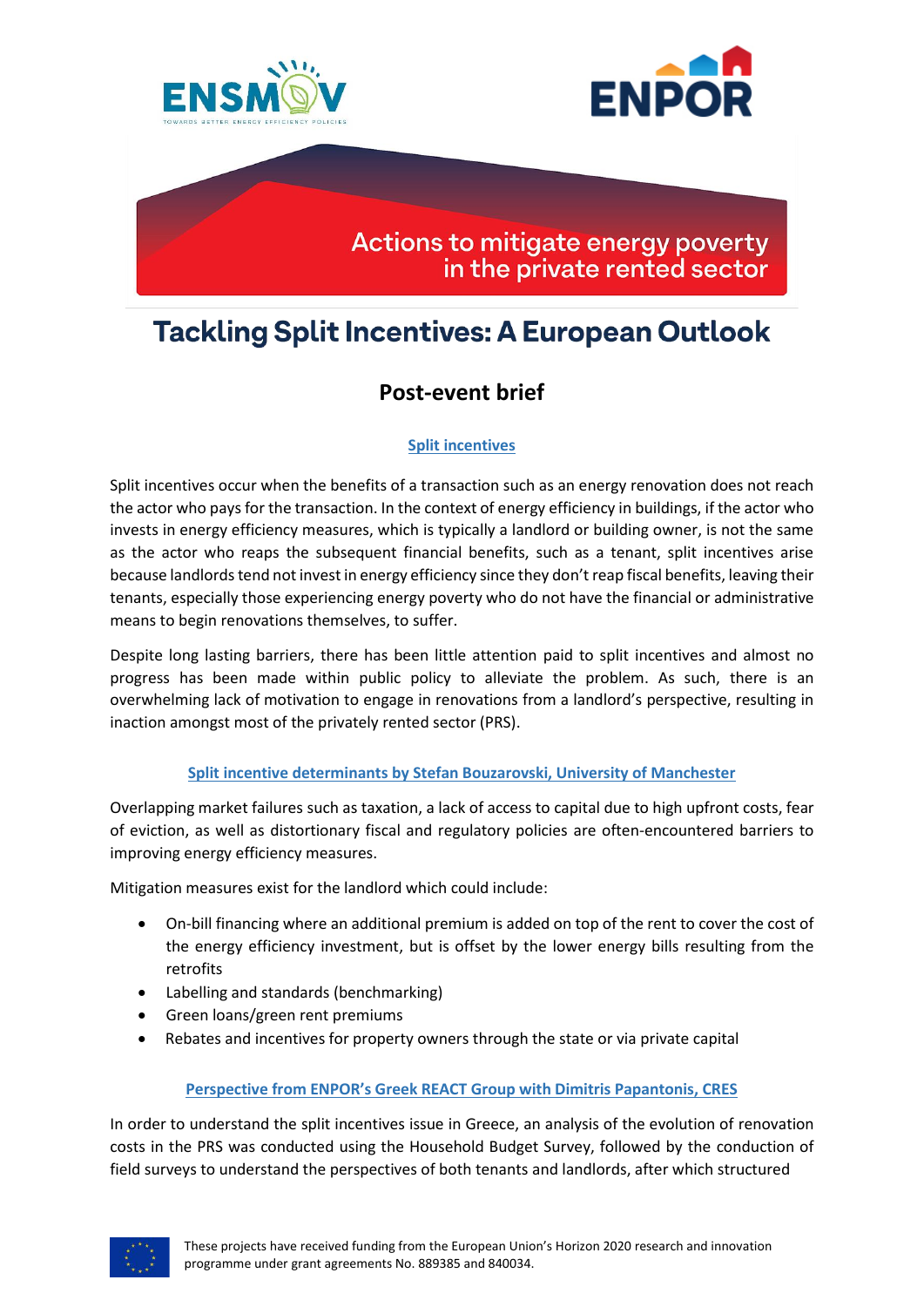interviews took place with key stakeholders. The main conclusions from this targeted study are as follows:

- There is a lack of an officially established framework to tackle split incentives
- There is a lack of awareness and knowledge about the issue
- There is a continuous reduction of renovation expenses
- Only a small percentage of landlords want tenants to contribute to the total costs of energy renovation, but the vast majority of tenants want to contribute to these costs
- Landlords want to increase building values and reduce maintenance costs
- Tenants intend to reduce energy costs and improve thermal comfort
- MEPS are the most effective measure to increase renovation rates, but both landlords and tenants agree that a balanced mix of policies should be put forth which present benefits to both parties during the entire rental duration
- General assemblies should be used to address the split incentives obstacle
- It's crucial to involve tenants and landlords in the design of required policies and measures

Within the ENPOR project, the following actions were identified in order to advance the alleviation split incentives within Greece:

- Initiate financing schemes with landlords and tenants
- Integrate tenants as a distinct category into the evaluation procedures of relevant energy efficiency policies
- Dedicate a portion of the public budget to energy poor households
- Organise public consultation procedures to create trust and foster co-creation

#### **German Perspective with Florin Vondung, Wuppertal Institute**

Key characteristics of the German housing sector are as follows:

- 50% of households are tenants
- 9% of households are energy poor
- 68% of energy poor households are tenants

Regulatory measures for landlords which can reduce split incentives include mandatory insulation as well as CO<sub>2</sub> pricing divided between landlords and tenants, where the less environmentally friendly a building, the higher the cost for the landlord. Measures directed to protecting tenants revolve around caps on rent in the case of refurbishments, or *renovictions*.

Financial incentives for landlords include subsidies or soft loans for energy refurbishment and a tax on deductibility. Tenants, especially low-income ones, are offered housing support and coverage of heating costs.

Recommendations to address the split incentives issue in Germany include:

- Mandatory energy certificates based on building energy requirements
- Tightening MEPs for existing buildings
- Increased capacity of competent authorities for compliance monitoring
- One-stop-shops for home renovation
- Switching from the prevailing cold-rent model to a partial warm rent one, providing incentives for landlords to invest in energy efficiency refurbishment